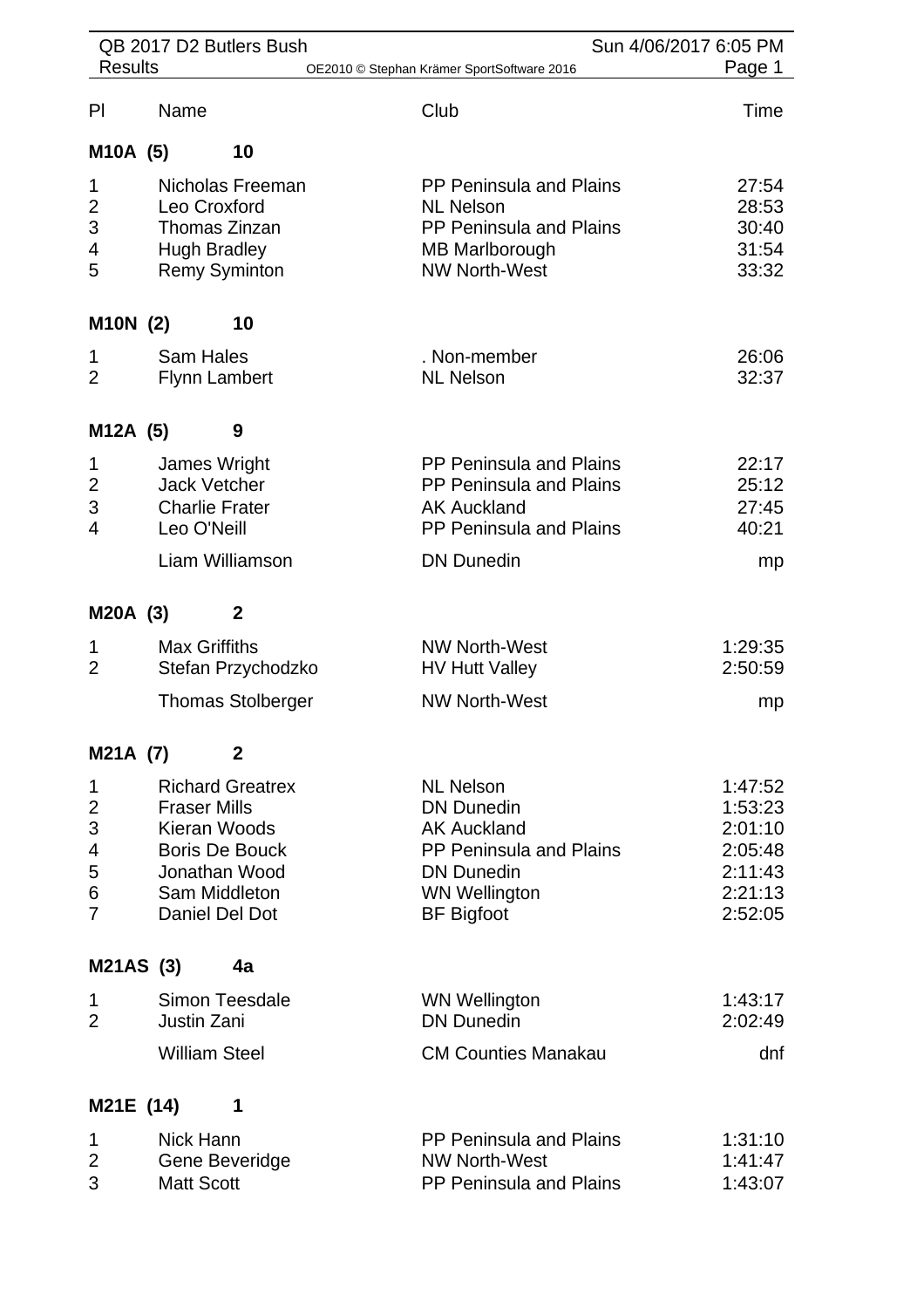|                                                                                                          |                                                                                                                                                                                                                            | QB 2017 D2 Butlers Bush                                                                                                                                                              |                                                                                                                                                                                                                                                                                                                                                                                                 | Sun 4/06/2017 6:05 PM                                                                                                                                             |
|----------------------------------------------------------------------------------------------------------|----------------------------------------------------------------------------------------------------------------------------------------------------------------------------------------------------------------------------|--------------------------------------------------------------------------------------------------------------------------------------------------------------------------------------|-------------------------------------------------------------------------------------------------------------------------------------------------------------------------------------------------------------------------------------------------------------------------------------------------------------------------------------------------------------------------------------------------|-------------------------------------------------------------------------------------------------------------------------------------------------------------------|
| <b>Results</b><br>Page 2<br>OE2010 © Stephan Krämer SportSoftware 2016                                   |                                                                                                                                                                                                                            |                                                                                                                                                                                      |                                                                                                                                                                                                                                                                                                                                                                                                 |                                                                                                                                                                   |
| PI                                                                                                       | Name                                                                                                                                                                                                                       |                                                                                                                                                                                      | Club                                                                                                                                                                                                                                                                                                                                                                                            | Time                                                                                                                                                              |
| M21E (14)                                                                                                |                                                                                                                                                                                                                            | 1                                                                                                                                                                                    | (cont.)                                                                                                                                                                                                                                                                                                                                                                                         |                                                                                                                                                                   |
| 4<br>5<br>6<br>7<br>8<br>9<br>10<br>11<br>12                                                             | <b>Aaron Prince</b><br>Jonty Oram<br><b>Nick Ross</b>                                                                                                                                                                      | Cameron de L'Isle<br><b>Tommy Hayes</b><br>Alistair Richardson<br><b>Tane Cambridge</b><br><b>Brent Edwards</b><br><b>Callum Cleary</b><br>Carsten Joergensen<br><b>Cameron Tier</b> | <b>NW North-West</b><br><b>PP Peninsula and Plains</b><br><b>AK Auckland</b><br><b>DN Dunedin</b><br>PP Peninsula and Plains<br><b>NL Nelson</b><br><b>AK Auckland</b><br>PP Peninsula and Plains<br><b>PP Peninsula and Plains</b><br>PP Peninsula and Plains<br><b>WN Wellington</b>                                                                                                          | 1:46:57<br>1:47:25<br>1:49:43<br>1:55:16<br>1:55:22<br>1:56:27<br>2:11:07<br>2:23:04<br>2:26:10<br>dnf<br>dnf                                                     |
|                                                                                                          |                                                                                                                                                                                                                            | 3                                                                                                                                                                                    |                                                                                                                                                                                                                                                                                                                                                                                                 |                                                                                                                                                                   |
| M40A (17)<br>1<br>$\overline{c}$<br>3<br>4<br>5<br>6<br>$\overline{7}$<br>8<br>9<br>10<br>11<br>12<br>nc | <b>Tim Dennis</b><br><b>Matt Bixley</b><br><b>Craig Pelvin</b><br><b>Neil Murray</b><br>Tim Wright<br><b>Tony Reddish</b><br><b>Kev Knowles</b><br><b>Geoff Kernick</b><br>Paul Borton<br><b>Garry Dean</b><br>Joe Jagusch | <b>Michael Adams</b><br><b>Stephen Bradley</b><br><b>Michael Croxford</b><br>James McCone<br>shane harrison<br><b>David Stewart</b>                                                  | <b>DN Dunedin</b><br>PP Peninsula and Plains<br><b>DN Dunedin</b><br><b>DN Dunedin</b><br><b>NL Nelson</b><br>PP Peninsula and Plains<br><b>PP Peninsula and Plains</b><br><b>DN Dunedin</b><br><b>MB Marlborough</b><br><b>NL Nelson</b><br>. Non-member<br><b>DN Dunedin</b><br><b>NL Nelson</b><br><b>AK Auckland</b><br><b>AK Auckland</b><br><b>AK Auckland</b><br>PP Peninsula and Plains | 1:18:34<br>1:19:07<br>1:20:46<br>1:30:33<br>1:31:43<br>1:33:16<br>1:41:48<br>1:44:01<br>1:52:30<br>2:03:13<br>2:22:48<br>2:47:02<br>mp<br>dnf<br>dnf<br>dnf<br>mp |
| <b>M40AS (6)</b>                                                                                         |                                                                                                                                                                                                                            | 5                                                                                                                                                                                    |                                                                                                                                                                                                                                                                                                                                                                                                 |                                                                                                                                                                   |
| 1<br>$\overline{c}$<br>3<br>4<br>5<br>6                                                                  | Tim Longson<br><b>Pete Dickie</b>                                                                                                                                                                                          | Paul Teesdale-Spittle<br><b>Robert Murphy</b><br><b>Ross Syminton</b><br><b>Marcus Diprose</b>                                                                                       | <b>WN Wellington</b><br><b>NW North-West</b><br><b>NW North-West</b><br><b>NW North-West</b><br><b>PP Peninsula and Plains</b><br><b>PP Peninsula and Plains</b>                                                                                                                                                                                                                                | 1:24:38<br>1:25:14<br>1:29:47<br>1:31:26<br>1:41:48<br>1:48:02                                                                                                    |
| M40B (1)                                                                                                 |                                                                                                                                                                                                                            | 8                                                                                                                                                                                    |                                                                                                                                                                                                                                                                                                                                                                                                 |                                                                                                                                                                   |
| 1                                                                                                        | <b>Peter Vetcher</b>                                                                                                                                                                                                       |                                                                                                                                                                                      | PP Peninsula and Plains                                                                                                                                                                                                                                                                                                                                                                         | 1:28:10                                                                                                                                                           |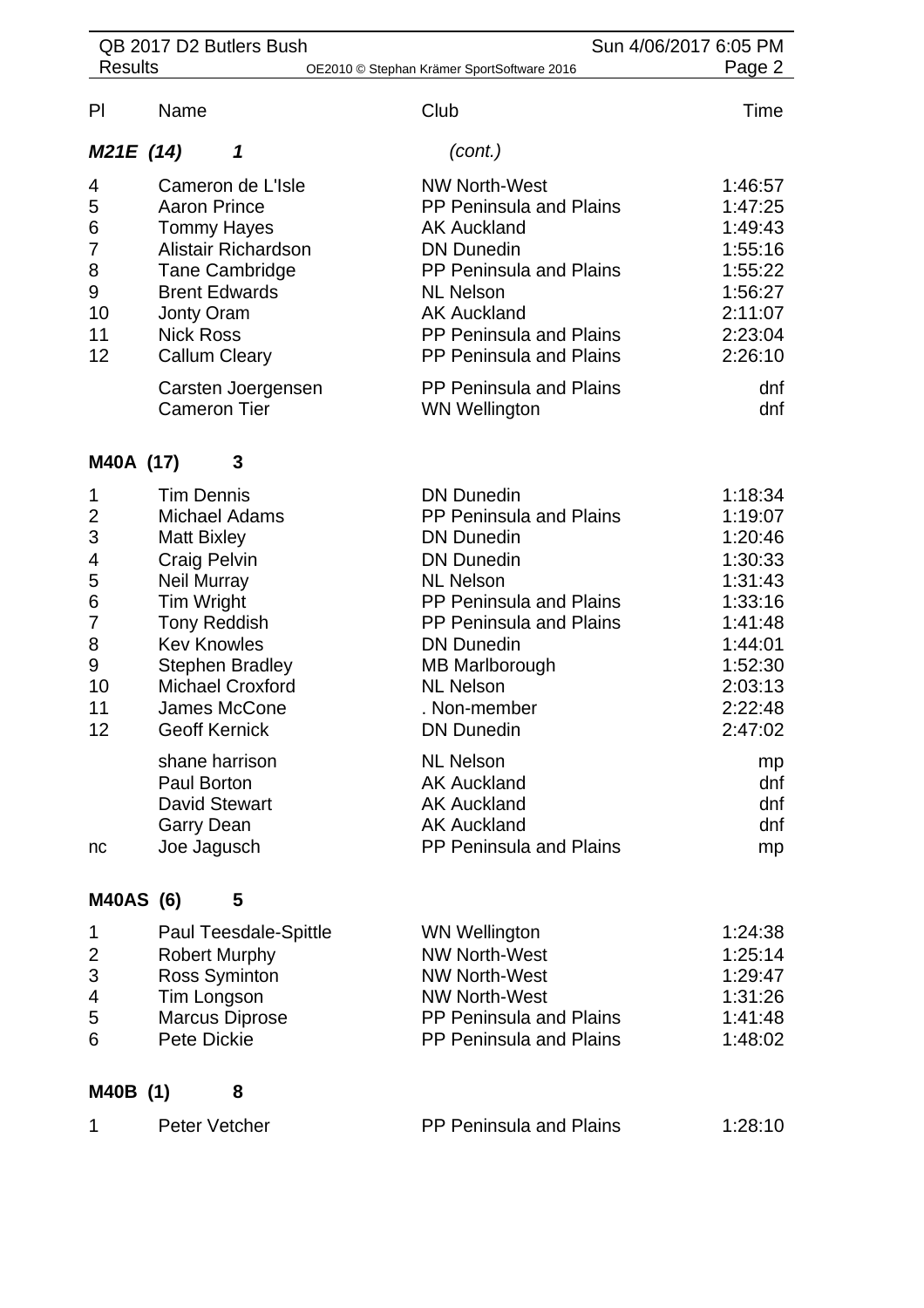| <b>Results</b><br>OE2010 © Stephan Krämer SportSoftware 2016<br>Club<br>Name<br>4a<br>PP Peninsula and Plains<br>1<br>Al Cory-Wright<br><b>Bill Edwards</b><br>$\overline{2}$<br><b>HV Hutt Valley</b><br>3<br>John Robertson<br><b>HV Hutt Valley</b><br>PP Peninsula and Plains<br>Mike Harding<br>5<br>Jeff Greenwood<br><b>AK Auckland</b><br><b>Martin Freeman</b><br>PP Peninsula and Plains<br>$\overline{7}$<br><b>AK Auckland</b><br><b>Guy Cory-Wright</b><br><b>Peter Cleary</b><br>PP Peninsula and Plains<br>David Bailey<br>PP Peninsula and Plains<br>10<br><b>Steve Oram</b><br><b>AK Auckland</b><br>11<br><b>Mark Frater</b><br><b>AK Auckland</b><br>12<br>Alan Moore<br><b>NW North-West</b><br>13<br><b>AK Auckland</b><br>Julian Hayes<br>Tim Webb<br>14<br><b>DN Dunedin</b><br>15<br><b>PP Peninsula and Plains</b><br>lan Harrison<br>16<br>Neil Egan<br><b>PP Peninsula and Plains</b><br><b>DN Dunedin</b><br><b>Steve Macknight</b><br><b>Gerald Crawford</b><br><b>WN Wellington</b><br>PP Peninsula and Plains<br><b>Richard Smith</b><br>PP Peninsula and Plains<br><b>Trevor Batin</b> | Page 3<br>Time<br>1:07:39<br>1:10:02<br>1:28:33<br>1:30:36<br>1:30:50<br>1:34:56<br>1:35:59<br>1:39:55<br>1:47:28 |
|------------------------------------------------------------------------------------------------------------------------------------------------------------------------------------------------------------------------------------------------------------------------------------------------------------------------------------------------------------------------------------------------------------------------------------------------------------------------------------------------------------------------------------------------------------------------------------------------------------------------------------------------------------------------------------------------------------------------------------------------------------------------------------------------------------------------------------------------------------------------------------------------------------------------------------------------------------------------------------------------------------------------------------------------------------------------------------------------------------------------|-------------------------------------------------------------------------------------------------------------------|
| PI                                                                                                                                                                                                                                                                                                                                                                                                                                                                                                                                                                                                                                                                                                                                                                                                                                                                                                                                                                                                                                                                                                                     |                                                                                                                   |
| M50A (21)<br>4<br>6<br>8<br>9                                                                                                                                                                                                                                                                                                                                                                                                                                                                                                                                                                                                                                                                                                                                                                                                                                                                                                                                                                                                                                                                                          |                                                                                                                   |
|                                                                                                                                                                                                                                                                                                                                                                                                                                                                                                                                                                                                                                                                                                                                                                                                                                                                                                                                                                                                                                                                                                                        |                                                                                                                   |
|                                                                                                                                                                                                                                                                                                                                                                                                                                                                                                                                                                                                                                                                                                                                                                                                                                                                                                                                                                                                                                                                                                                        |                                                                                                                   |
|                                                                                                                                                                                                                                                                                                                                                                                                                                                                                                                                                                                                                                                                                                                                                                                                                                                                                                                                                                                                                                                                                                                        |                                                                                                                   |
|                                                                                                                                                                                                                                                                                                                                                                                                                                                                                                                                                                                                                                                                                                                                                                                                                                                                                                                                                                                                                                                                                                                        |                                                                                                                   |
|                                                                                                                                                                                                                                                                                                                                                                                                                                                                                                                                                                                                                                                                                                                                                                                                                                                                                                                                                                                                                                                                                                                        |                                                                                                                   |
|                                                                                                                                                                                                                                                                                                                                                                                                                                                                                                                                                                                                                                                                                                                                                                                                                                                                                                                                                                                                                                                                                                                        |                                                                                                                   |
|                                                                                                                                                                                                                                                                                                                                                                                                                                                                                                                                                                                                                                                                                                                                                                                                                                                                                                                                                                                                                                                                                                                        |                                                                                                                   |
|                                                                                                                                                                                                                                                                                                                                                                                                                                                                                                                                                                                                                                                                                                                                                                                                                                                                                                                                                                                                                                                                                                                        |                                                                                                                   |
|                                                                                                                                                                                                                                                                                                                                                                                                                                                                                                                                                                                                                                                                                                                                                                                                                                                                                                                                                                                                                                                                                                                        |                                                                                                                   |
|                                                                                                                                                                                                                                                                                                                                                                                                                                                                                                                                                                                                                                                                                                                                                                                                                                                                                                                                                                                                                                                                                                                        |                                                                                                                   |
|                                                                                                                                                                                                                                                                                                                                                                                                                                                                                                                                                                                                                                                                                                                                                                                                                                                                                                                                                                                                                                                                                                                        | 1:48:59                                                                                                           |
|                                                                                                                                                                                                                                                                                                                                                                                                                                                                                                                                                                                                                                                                                                                                                                                                                                                                                                                                                                                                                                                                                                                        | 1:49:43                                                                                                           |
|                                                                                                                                                                                                                                                                                                                                                                                                                                                                                                                                                                                                                                                                                                                                                                                                                                                                                                                                                                                                                                                                                                                        | 1:58:01                                                                                                           |
|                                                                                                                                                                                                                                                                                                                                                                                                                                                                                                                                                                                                                                                                                                                                                                                                                                                                                                                                                                                                                                                                                                                        | 2:07:18                                                                                                           |
|                                                                                                                                                                                                                                                                                                                                                                                                                                                                                                                                                                                                                                                                                                                                                                                                                                                                                                                                                                                                                                                                                                                        | 2:12:59                                                                                                           |
|                                                                                                                                                                                                                                                                                                                                                                                                                                                                                                                                                                                                                                                                                                                                                                                                                                                                                                                                                                                                                                                                                                                        | 2:22:36                                                                                                           |
|                                                                                                                                                                                                                                                                                                                                                                                                                                                                                                                                                                                                                                                                                                                                                                                                                                                                                                                                                                                                                                                                                                                        | 2:26:03                                                                                                           |
|                                                                                                                                                                                                                                                                                                                                                                                                                                                                                                                                                                                                                                                                                                                                                                                                                                                                                                                                                                                                                                                                                                                        | mp                                                                                                                |
|                                                                                                                                                                                                                                                                                                                                                                                                                                                                                                                                                                                                                                                                                                                                                                                                                                                                                                                                                                                                                                                                                                                        | dnf                                                                                                               |
|                                                                                                                                                                                                                                                                                                                                                                                                                                                                                                                                                                                                                                                                                                                                                                                                                                                                                                                                                                                                                                                                                                                        | dnf                                                                                                               |
|                                                                                                                                                                                                                                                                                                                                                                                                                                                                                                                                                                                                                                                                                                                                                                                                                                                                                                                                                                                                                                                                                                                        | dnf                                                                                                               |
| Malcolm Ingham<br><b>WN Wellington</b>                                                                                                                                                                                                                                                                                                                                                                                                                                                                                                                                                                                                                                                                                                                                                                                                                                                                                                                                                                                                                                                                                 | dnf                                                                                                               |
| M60A (14)<br>5                                                                                                                                                                                                                                                                                                                                                                                                                                                                                                                                                                                                                                                                                                                                                                                                                                                                                                                                                                                                                                                                                                         |                                                                                                                   |
| <b>PP Peninsula and Plains</b><br>1<br>Dave Armstrong                                                                                                                                                                                                                                                                                                                                                                                                                                                                                                                                                                                                                                                                                                                                                                                                                                                                                                                                                                                                                                                                  | 1:05:42                                                                                                           |
| $\overline{2}$<br>Rob Garden<br><b>NW North-West</b>                                                                                                                                                                                                                                                                                                                                                                                                                                                                                                                                                                                                                                                                                                                                                                                                                                                                                                                                                                                                                                                                   | 1:11:21                                                                                                           |
| 3<br><b>Alistair Stewart</b><br><b>AK Auckland</b>                                                                                                                                                                                                                                                                                                                                                                                                                                                                                                                                                                                                                                                                                                                                                                                                                                                                                                                                                                                                                                                                     | 1:11:25                                                                                                           |
| Michael Wood<br><b>HV Hutt Valley</b><br>4                                                                                                                                                                                                                                                                                                                                                                                                                                                                                                                                                                                                                                                                                                                                                                                                                                                                                                                                                                                                                                                                             | 1:13:51                                                                                                           |
| PP Peninsula and Plains<br>5<br>Graeme Read                                                                                                                                                                                                                                                                                                                                                                                                                                                                                                                                                                                                                                                                                                                                                                                                                                                                                                                                                                                                                                                                            | 1:22:43                                                                                                           |
| PP Peninsula and Plains<br>6<br>John Howard                                                                                                                                                                                                                                                                                                                                                                                                                                                                                                                                                                                                                                                                                                                                                                                                                                                                                                                                                                                                                                                                            | 1:22:51                                                                                                           |
| 7<br>Pete Douglas<br>PP Peninsula and Plains                                                                                                                                                                                                                                                                                                                                                                                                                                                                                                                                                                                                                                                                                                                                                                                                                                                                                                                                                                                                                                                                           | 1:42:06                                                                                                           |
| 8<br>George Richardson<br>PP Peninsula and Plains                                                                                                                                                                                                                                                                                                                                                                                                                                                                                                                                                                                                                                                                                                                                                                                                                                                                                                                                                                                                                                                                      | 1:43:20                                                                                                           |
| 9<br>David Pugh-Williams<br>PP Peninsula and Plains                                                                                                                                                                                                                                                                                                                                                                                                                                                                                                                                                                                                                                                                                                                                                                                                                                                                                                                                                                                                                                                                    | 1:51:44                                                                                                           |
| 10<br><b>Joe Harris</b><br>PP Peninsula and Plains                                                                                                                                                                                                                                                                                                                                                                                                                                                                                                                                                                                                                                                                                                                                                                                                                                                                                                                                                                                                                                                                     | 2:05:28                                                                                                           |
| 11<br><b>Allan Grant</b><br><b>DN Dunedin</b>                                                                                                                                                                                                                                                                                                                                                                                                                                                                                                                                                                                                                                                                                                                                                                                                                                                                                                                                                                                                                                                                          | 2:11:38                                                                                                           |
| 12<br>PP Peninsula and Plains<br>John Calder                                                                                                                                                                                                                                                                                                                                                                                                                                                                                                                                                                                                                                                                                                                                                                                                                                                                                                                                                                                                                                                                           | 2:22:02                                                                                                           |
| 13<br><b>George Elliott</b><br><b>PP Peninsula and Plains</b>                                                                                                                                                                                                                                                                                                                                                                                                                                                                                                                                                                                                                                                                                                                                                                                                                                                                                                                                                                                                                                                          | 2:24:06                                                                                                           |
| Dave Middleton<br><b>NW North-West</b>                                                                                                                                                                                                                                                                                                                                                                                                                                                                                                                                                                                                                                                                                                                                                                                                                                                                                                                                                                                                                                                                                 |                                                                                                                   |

|   | Dave Laurie   | <b>PP Peninsula and Plains</b> | 43:27   |
|---|---------------|--------------------------------|---------|
| 2 | John Robinson | <b>CM Counties Manakau</b>     | 1:00:01 |
| 3 | peter Zinzan  | <b>PP Peninsula and Plains</b> | 1:06:01 |
| 4 | David Wall    | PP Peninsula and Plains        | 1:18:00 |
| 5 | Terje Moen    | <b>NW North-West</b>           | 2:08:46 |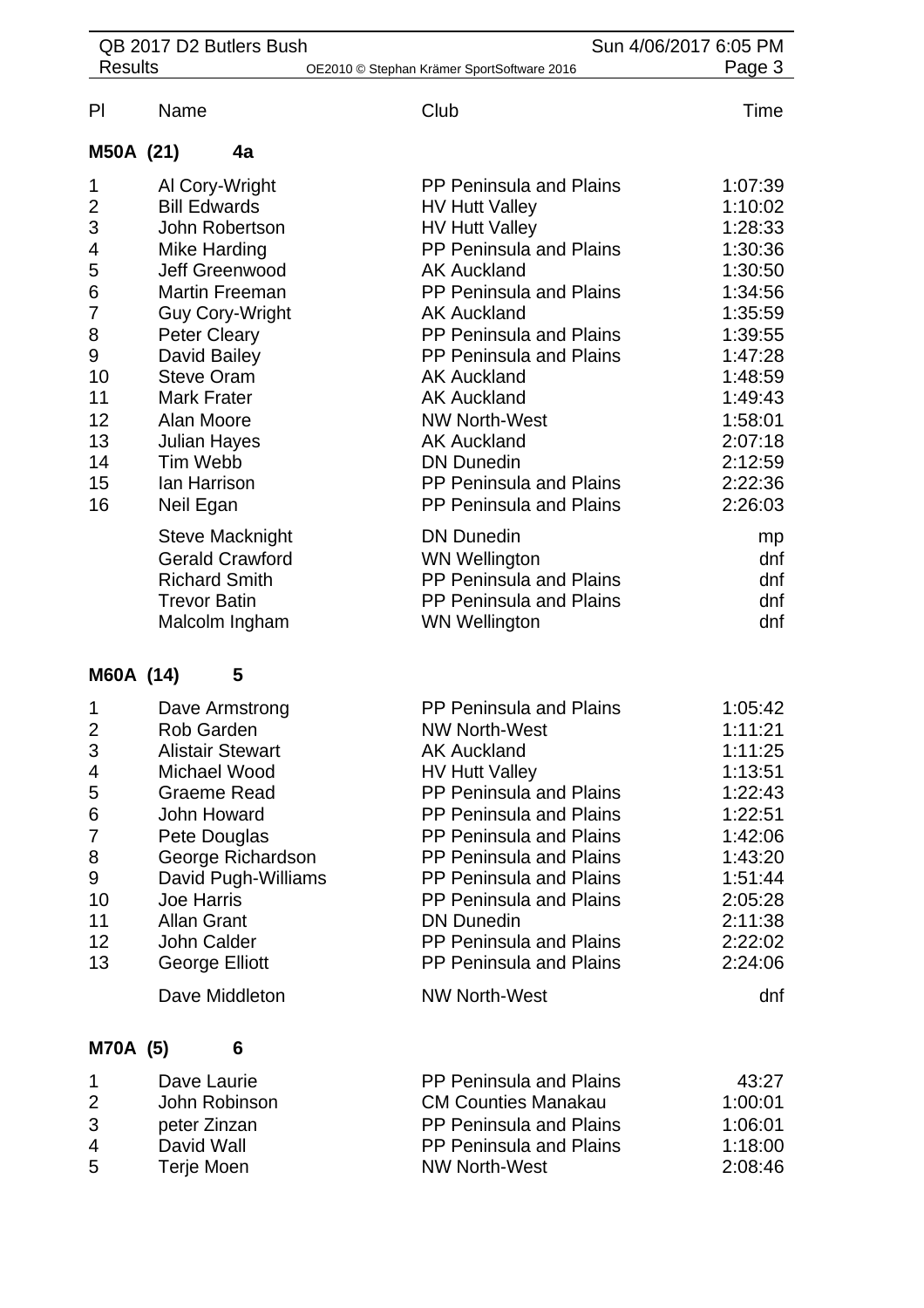|                                         |                        | QB 2017 D2 Butlers Bush                                                                                                                          |                                                                                                                                                                                             | Sun 4/06/2017 6:05 PM                                    |
|-----------------------------------------|------------------------|--------------------------------------------------------------------------------------------------------------------------------------------------|---------------------------------------------------------------------------------------------------------------------------------------------------------------------------------------------|----------------------------------------------------------|
| <b>Results</b>                          |                        |                                                                                                                                                  | OE2010 © Stephan Krämer SportSoftware 2016                                                                                                                                                  | Page 4                                                   |
| P <sub>l</sub>                          | Name                   |                                                                                                                                                  | Club                                                                                                                                                                                        | Time                                                     |
| W10A (7)                                |                        | 10                                                                                                                                               |                                                                                                                                                                                             |                                                          |
| 1<br>$\overline{2}$<br>3<br>4<br>5<br>6 |                        | <b>Alice Vetcher</b><br>Lani Murray<br><b>Grace Cory-Wright</b><br>Torun Joergensen<br><b>Greta Prince</b><br><b>Karin Prince</b><br>Anna Wright | <b>PP Peninsula and Plains</b><br><b>NL Nelson</b><br><b>AK Auckland</b><br>PP Peninsula and Plains<br>PP Peninsula and Plains<br>PP Peninsula and Plains<br><b>PP Peninsula and Plains</b> | 21:50<br>27:40<br>27:48<br>29:50<br>31:35<br>31:59<br>mp |
| W12A (6)                                |                        | 9                                                                                                                                                |                                                                                                                                                                                             |                                                          |
| 1<br>$\overline{2}$<br>3<br>4<br>5      | Emma Hay<br>Kyla Moore | <b>Kate Borton</b><br><b>Juliet Freeman</b><br><b>Rebecca Connolly</b>                                                                           | <b>AK Auckland</b><br>PP Peninsula and Plains<br><b>HV Hutt Valley</b><br>PP Peninsula and Plains<br><b>NW North-West</b>                                                                   | 24:47<br>29:00<br>33:20<br>35:15<br>44:20                |
|                                         |                        | Karen Jorgensen                                                                                                                                  | PP Peninsula and Plains                                                                                                                                                                     | mp                                                       |
| W20A (5)                                |                        | 4a                                                                                                                                               |                                                                                                                                                                                             |                                                          |
| 1<br>2<br>3                             |                        | <b>Danielle Goodall</b><br>Heidi Stolberger<br>Sheena O'Brien                                                                                    | <b>CM Counties Manakau</b><br><b>NW North-West</b><br><b>CM Counties Manakau</b>                                                                                                            | 1:16:40<br>1:50:49<br>1:59:14                            |
|                                         |                        | Katie Cory-Wright<br>Sophie Harrison                                                                                                             | PP Peninsula and Plains<br>PP Peninsula and Plains                                                                                                                                          | dnf<br>dnf                                               |
| W21A (3)                                |                        | 4a                                                                                                                                               |                                                                                                                                                                                             |                                                          |
| 1<br>2<br>3                             |                        | Megan Carter<br><b>Clemence Rolin</b><br><b>Stephanie Farrant</b>                                                                                | <b>NL Nelson</b><br>PP Peninsula and Plains<br>PP Peninsula and Plains                                                                                                                      | 1:43:25<br>2:27:16<br>2:58:13                            |
| W21AS (2)                               |                        | 5                                                                                                                                                |                                                                                                                                                                                             |                                                          |
| 1<br>$\overline{2}$                     | Lara Scott             | Fiona Vetcher                                                                                                                                    | <b>PP Peninsula and Plains</b><br>PP Peninsula and Plains                                                                                                                                   | 1:13:51<br>1:29:16                                       |
| W21B (6)                                |                        | 8                                                                                                                                                |                                                                                                                                                                                             |                                                          |
| 1<br>$\overline{c}$<br>3<br>4<br>5      | linda wright           | Sophie Hart<br><b>Christina Freeman</b><br><b>Nicky Baxter</b><br>Marianna Cochrane                                                              | <b>PP Peninsula and Plains</b><br>PP Peninsula and Plains<br>. Non-member<br>PP Peninsula and Plains<br>PP Peninsula and Plains                                                             | 49:31<br>50:36<br>1:04:37<br>1:34:31<br>2:20:26          |
|                                         |                        | Perri Baker                                                                                                                                      | <b>DN Dunedin</b>                                                                                                                                                                           | mp                                                       |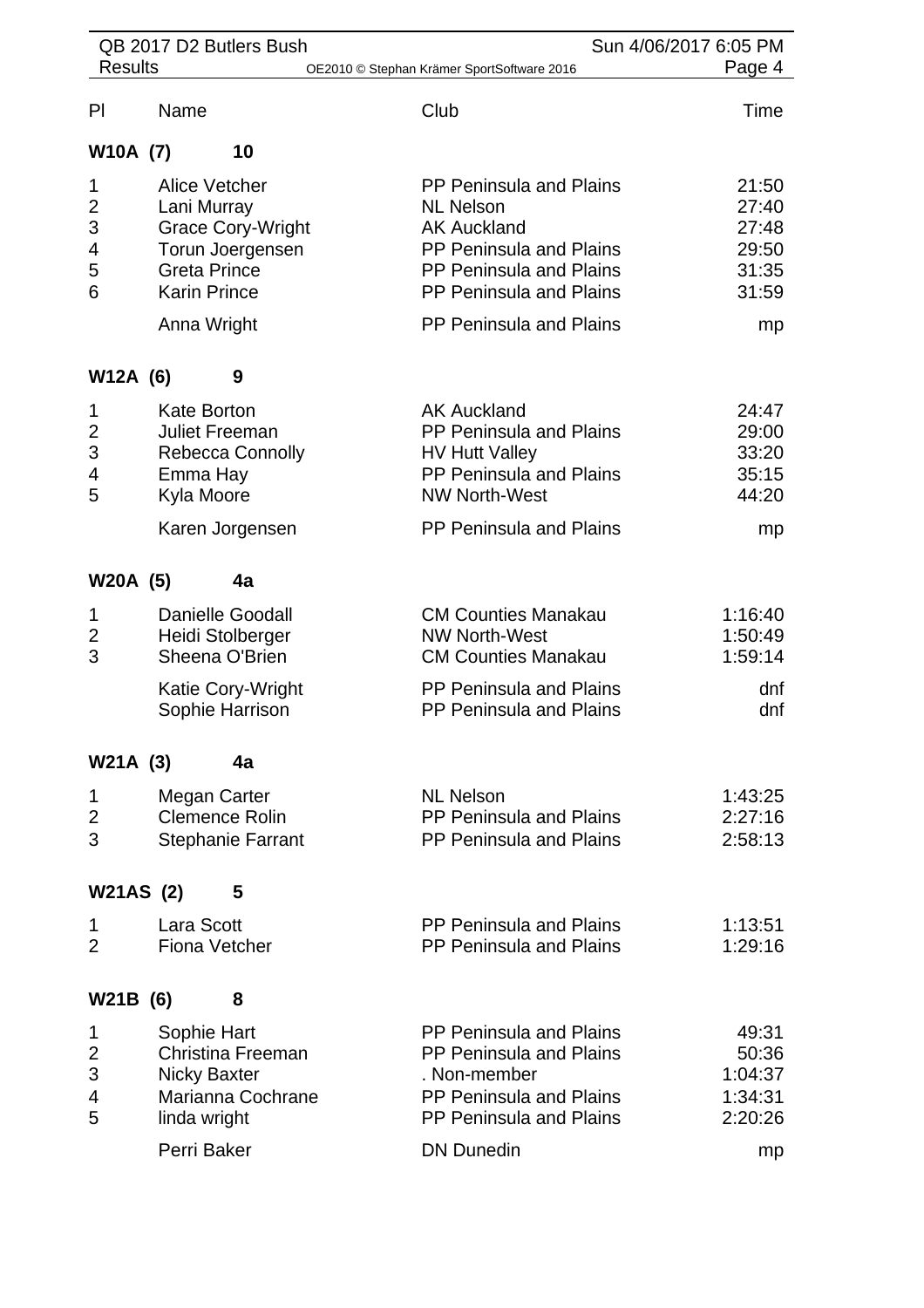| QB 2017 D2 Butlers Bush<br>Sun 4/06/2017 6:05 PM                       |                                                                                                 |                                                                                                                           |                                                                                                                                                                                                                                                                           |                                                                                                                              |
|------------------------------------------------------------------------|-------------------------------------------------------------------------------------------------|---------------------------------------------------------------------------------------------------------------------------|---------------------------------------------------------------------------------------------------------------------------------------------------------------------------------------------------------------------------------------------------------------------------|------------------------------------------------------------------------------------------------------------------------------|
| <b>Results</b>                                                         |                                                                                                 |                                                                                                                           | OE2010 © Stephan Krämer SportSoftware 2016                                                                                                                                                                                                                                | Page 5                                                                                                                       |
| P <sub>l</sub>                                                         | Name                                                                                            |                                                                                                                           | Club                                                                                                                                                                                                                                                                      | Time                                                                                                                         |
| W21C (3)                                                               |                                                                                                 | 9                                                                                                                         |                                                                                                                                                                                                                                                                           |                                                                                                                              |
| 1<br>$\overline{\mathbf{c}}$<br>3                                      | <b>Jan Hales</b>                                                                                | <b>Geraldine Smith</b><br><b>Sarah Stewart</b>                                                                            | . Non-member<br><b>NW North-West</b><br><b>AK Auckland</b>                                                                                                                                                                                                                | 24:47<br>45:09<br>49:03                                                                                                      |
| W21E (6)                                                               |                                                                                                 | $\mathbf{2}$                                                                                                              |                                                                                                                                                                                                                                                                           |                                                                                                                              |
| 1<br>$\overline{2}$<br>3<br>4<br>5                                     | <b>Sara Prince</b><br>Jenni Adams<br><b>Kate Pedley</b><br>Eeva Boman                           | Imogene Scott<br>Renee Beveridge                                                                                          | <b>AK Auckland</b><br><b>NW North-West</b><br><b>PP Peninsula and Plains</b><br><b>PP Peninsula and Plains</b><br><b>PP Peninsula and Plains</b><br><b>HV Hutt Valley</b>                                                                                                 | 1:30:38<br>1:43:00<br>1:44:33<br>1:56:57<br>2:17:42<br>dnf                                                                   |
| W40A (12)                                                              |                                                                                                 | 4b                                                                                                                        |                                                                                                                                                                                                                                                                           |                                                                                                                              |
| 1<br>$\overline{c}$<br>3<br>4<br>5<br>$\,6$<br>7<br>8<br>9<br>10<br>11 | Sarah Wright<br><b>Carey Nazzer</b><br>Jane Lambert<br>Ann Bixley<br>Kelly Young<br>Jeni Pelvin | Antonia Wood<br><b>Sally Lattimore</b><br><b>Maureen Kernick</b><br>Genevieve Webb<br>kristin harrison<br>Jocelyn Thrower | <b>PP Peninsula and Plains</b><br><b>DN Dunedin</b><br><b>NL Nelson</b><br><b>TK Taranaki</b><br><b>DN Dunedin</b><br><b>DN Dunedin</b><br><b>NL Nelson</b><br><b>DN Dunedin</b><br><b>NL Nelson</b><br>PP Peninsula and Plains<br><b>BF Bigfoot</b><br><b>DN Dunedin</b> | 1:24:04<br>1:30:42<br>1:35:42<br>1:36:16<br>1:48:14<br>2:06:05<br>2:06:25<br>2:08:54<br>2:20:07<br>2:22:33<br>2:33:49<br>dnf |
| <b>W40AS (7)</b>                                                       |                                                                                                 | 6                                                                                                                         |                                                                                                                                                                                                                                                                           |                                                                                                                              |
| 1<br>$\overline{2}$<br>3<br>4<br>5<br>6<br>7                           | <b>Fleur Murray</b><br>Julia Moore<br>Karen Woods<br><b>Sarah Steel</b>                         | <b>Bronwyn Rosie</b><br><b>Claire Heppenstall</b><br>Akiko Sasanuma                                                       | <b>AK Auckland</b><br>PP Peninsula and Plains<br><b>NL Nelson</b><br>PP Peninsula and Plains<br><b>NW North-West</b><br><b>AK Auckland</b><br><b>CM Counties Manakau</b>                                                                                                  | 54:03<br>1:06:40<br>1:07:27<br>1:27:07<br>1:31:41<br>1:57:45<br>2:11:25                                                      |
| W40B (4)                                                               |                                                                                                 | 8                                                                                                                         |                                                                                                                                                                                                                                                                           |                                                                                                                              |
| 1<br>$\overline{\mathbf{c}}$<br>3<br>4                                 | <b>Harriette Carr</b><br>Melisa Zinzan<br>Janet Harding                                         | Lucy Thomsen                                                                                                              | <b>HV Hutt Valley</b><br><b>NL Nelson</b><br><b>PP Peninsula and Plains</b><br>PP Peninsula and Plains                                                                                                                                                                    | 46:33<br>1:18:16<br>1:34:38<br>1:41:53                                                                                       |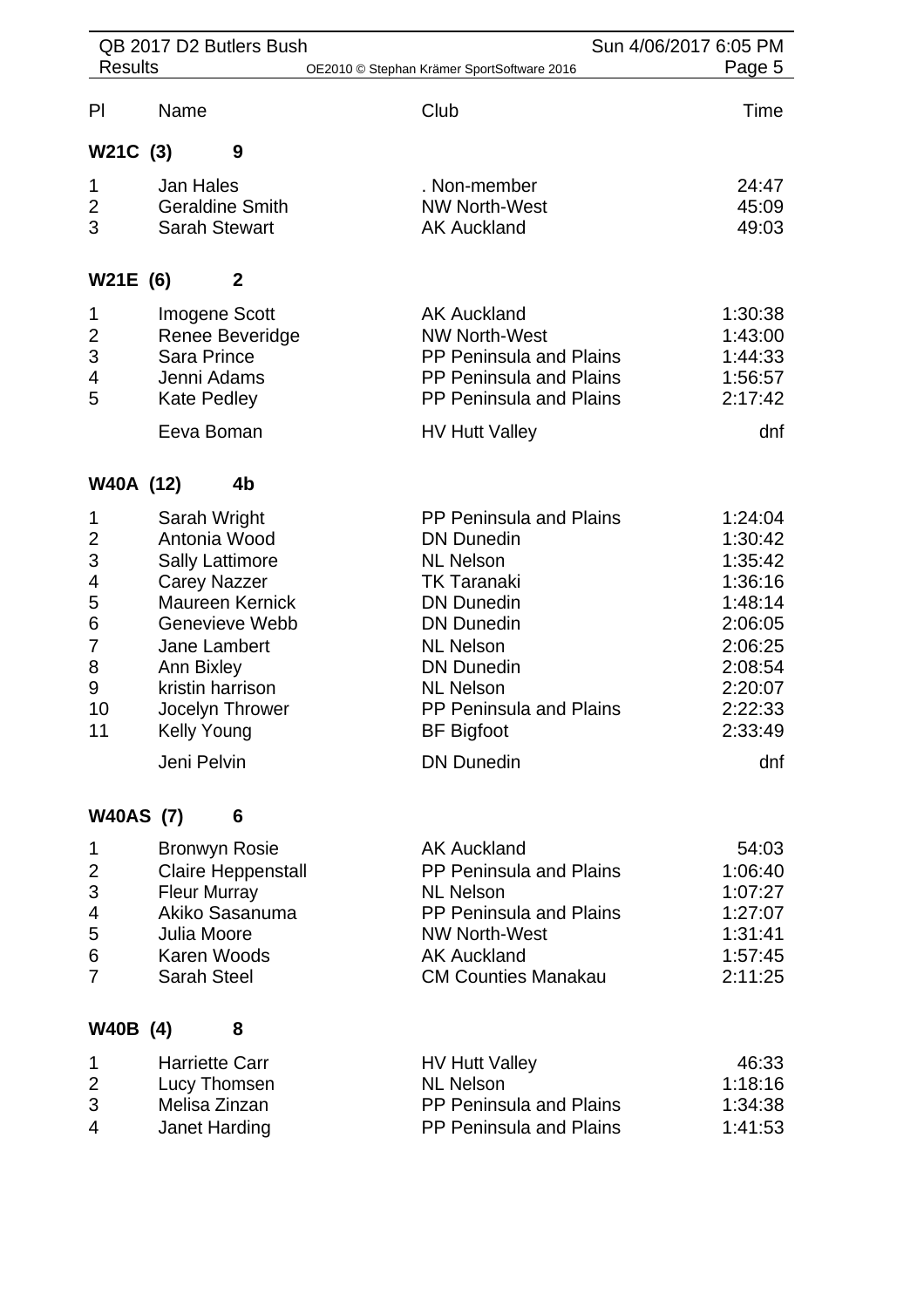| QB 2017 D2 Butlers Bush<br>Sun 4/06/2017 6:05 PM                                     |                                                                                                                                                                                                                                                                                      |                                                                                                                                                                                                                                                                                                                                                                                         |                                                                                                                                                        |
|--------------------------------------------------------------------------------------|--------------------------------------------------------------------------------------------------------------------------------------------------------------------------------------------------------------------------------------------------------------------------------------|-----------------------------------------------------------------------------------------------------------------------------------------------------------------------------------------------------------------------------------------------------------------------------------------------------------------------------------------------------------------------------------------|--------------------------------------------------------------------------------------------------------------------------------------------------------|
| <b>Results</b>                                                                       |                                                                                                                                                                                                                                                                                      | OE2010 © Stephan Krämer SportSoftware 2016                                                                                                                                                                                                                                                                                                                                              | Page 6                                                                                                                                                 |
| PI                                                                                   | Name                                                                                                                                                                                                                                                                                 | Club                                                                                                                                                                                                                                                                                                                                                                                    | Time                                                                                                                                                   |
| W50A (16)                                                                            | 5                                                                                                                                                                                                                                                                                    |                                                                                                                                                                                                                                                                                                                                                                                         |                                                                                                                                                        |
| 1<br>$\overline{c}$<br>3<br>4<br>5<br>6<br>7<br>8<br>9<br>10<br>11<br>12<br>13<br>14 | Gillian Ingham<br>Toni Brown<br>Jan Harrison<br><b>Julia Fettes</b><br><b>Linley Earnshaw</b><br><b>Vivien Bloor</b><br>Mary Wadsworth<br>Sue cooke<br><b>Chris Rowe</b><br>Monique Dean<br><b>Jane Clifford</b><br>Libby McLeay<br>Helen Wood<br><b>Rachel Middleton</b>            | <b>WN Wellington</b><br><b>BF</b> Bigfoot<br>PP Peninsula and Plains<br><b>PP Peninsula and Plains</b><br><b>PP Peninsula and Plains</b><br><b>PP Peninsula and Plains</b><br><b>AK Auckland</b><br>PP Peninsula and Plains<br><b>PP Peninsula and Plains</b><br><b>AK Auckland</b><br>PP Peninsula and Plains<br><b>AK Auckland</b><br>PP Peninsula and Plains<br><b>WN Wellington</b> | 1:07:36<br>1:12:42<br>1:14:30<br>1:16:02<br>1:28:12<br>1:31:12<br>1:32:33<br>1:40:55<br>1:50:35<br>1:58:09<br>2:00:48<br>2:07:49<br>2:11:42<br>2:29:49 |
|                                                                                      | <b>Katharine Webb</b><br><b>Yvonne Mcdonald</b>                                                                                                                                                                                                                                      | <b>DN Dunedin</b><br>PP Peninsula and Plains                                                                                                                                                                                                                                                                                                                                            | dnf<br>dnf                                                                                                                                             |
| <b>W60A (7)</b>                                                                      | 6                                                                                                                                                                                                                                                                                    |                                                                                                                                                                                                                                                                                                                                                                                         |                                                                                                                                                        |
| 1<br>$\overline{2}$<br>3<br>4<br>5<br>6                                              | <b>Annie Grant</b><br><b>Frances Wall</b><br>Joanna Stewart<br>Jenny Calder<br><b>Heather Pugh-Williams</b><br>Mary Moen                                                                                                                                                             | <b>DN Dunedin</b><br>PP Peninsula and Plains<br><b>AK Auckland</b><br>PP Peninsula and Plains<br>PP Peninsula and Plains<br><b>NW North-West</b>                                                                                                                                                                                                                                        | 1:08:49<br>1:14:43<br>1:19:15<br>1:35:53<br>1:46:13<br>1:50:37                                                                                         |
|                                                                                      | <b>Vivienne Prince</b>                                                                                                                                                                                                                                                               | PP Peninsula and Plains                                                                                                                                                                                                                                                                                                                                                                 | mp                                                                                                                                                     |
| <b>W70A (2)</b>                                                                      | 6                                                                                                                                                                                                                                                                                    |                                                                                                                                                                                                                                                                                                                                                                                         |                                                                                                                                                        |
| 1<br>$\overline{2}$                                                                  | Kath Adams<br><b>Val Robinson</b>                                                                                                                                                                                                                                                    | <b>PP Peninsula and Plains</b><br><b>CM Counties Manakau</b>                                                                                                                                                                                                                                                                                                                            | 1:24:45<br>1:57:01                                                                                                                                     |
|                                                                                      | <b>Junior Boys A</b><br>$\mathbf{7}$                                                                                                                                                                                                                                                 |                                                                                                                                                                                                                                                                                                                                                                                         |                                                                                                                                                        |
| 1<br>$\overline{2}$<br>3<br>4<br>5<br>6<br>7<br>8<br>9<br>10<br>10<br>12<br>13       | <b>Will Tidswell</b><br>Jack Drage<br><b>Matt Harding</b><br>Braeden Kommeren<br>Kieran Edwards<br><b>Oliver Edwards</b><br><b>Thomas Brendolise</b><br>clayton shadbolt<br>Ryan Moore<br>Adam Bateman<br><b>Campbell Syme</b><br><b>Mitchell Cooper</b><br><b>Michael McCormack</b> | <b>HB Hawkes Bay</b><br>PP Peninsula and Plains<br><b>PP Peninsula and Plains</b><br><b>HB Hawkes Bay</b><br><b>HV Hutt Valley</b><br><b>HV Hutt Valley</b><br><b>AK Auckland</b><br>PP Peninsula and Plains<br><b>NW North-West</b><br><b>AK Auckland</b><br><b>AK Auckland</b><br><b>AK Auckland</b><br><b>AK Auckland</b>                                                            | 31:53<br>35:12<br>37:31<br>38:25<br>39:39<br>40:29<br>40:44<br>41:10<br>41:58<br>42:13<br>42:13<br>45:44<br>45:52                                      |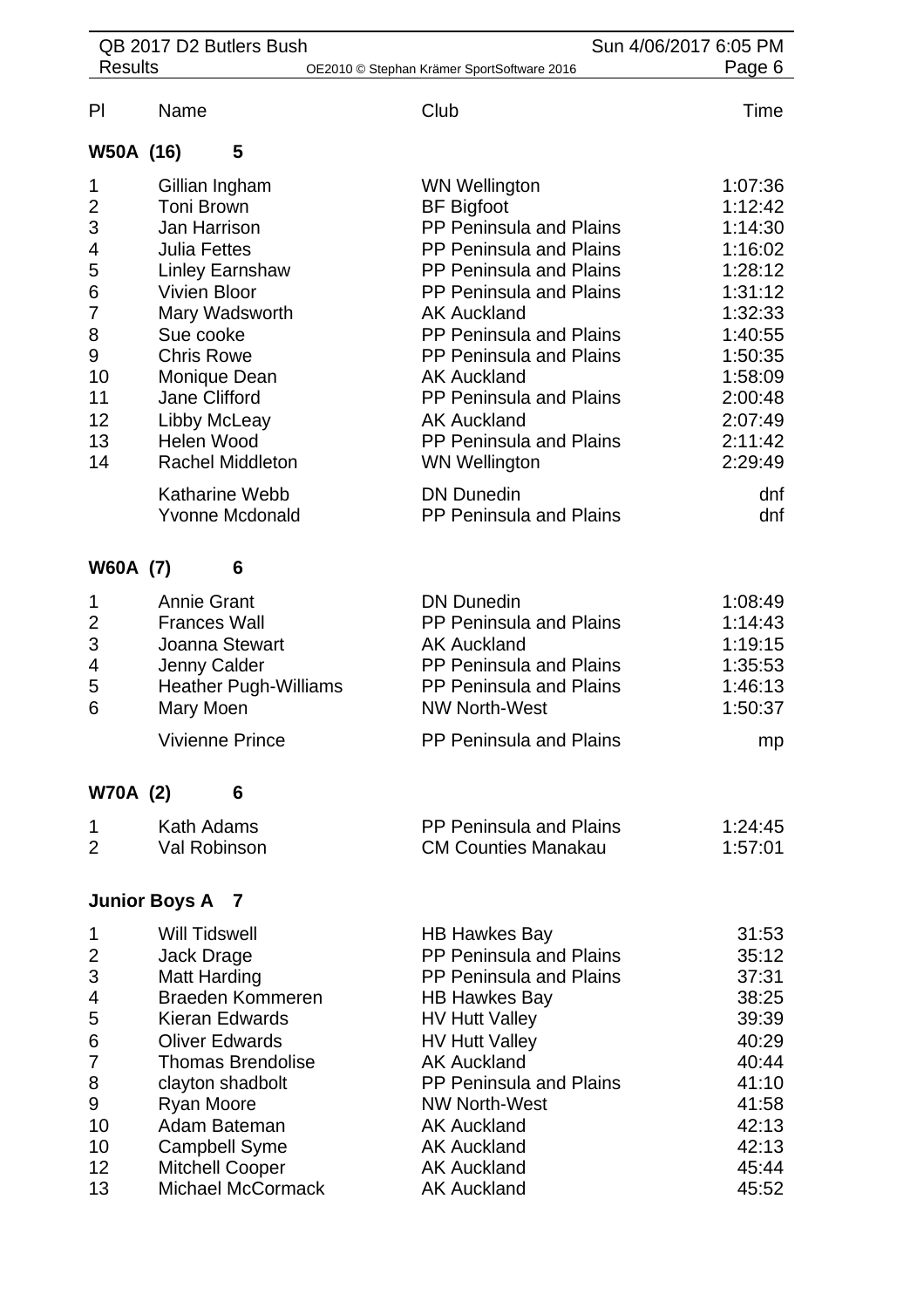| QB 2017 D2 Butlers Bush |                        |                            | Sun 4/06/2017 6:05 PM                      |         |
|-------------------------|------------------------|----------------------------|--------------------------------------------|---------|
| <b>Results</b>          |                        |                            | OE2010 © Stephan Krämer SportSoftware 2016 | Page 7  |
| PI                      | Name                   |                            | Club                                       | Time    |
|                         | <b>Junior Boys A</b>   | $\overline{z}$             | (cont.)                                    |         |
| 14                      | <b>Callum Farmer</b>   |                            | <b>CM Counties Manakau</b>                 | 46:43   |
| 15                      |                        | Tio Sasanuma-Howard        | PP Peninsula and Plains                    | 46:45   |
| 16                      | Aidan Skinner          |                            | <b>AK Auckland</b>                         | 48:15   |
| 17                      | <b>Tim Crawford</b>    |                            | <b>WN Wellington</b>                       | 48:36   |
| 18                      | Alex Jobbins           |                            | <b>AK Auckland</b>                         | 50:28   |
| 19                      | Angus Steven           |                            | PP Peninsula and Plains                    | 50:33   |
| 20                      | <b>Isaac Howard</b>    |                            | PP Peninsula and Plains                    | 52:16   |
| 21                      | <b>Ollie Bixley</b>    |                            | <b>DN Dunedin</b>                          | 52:49   |
| 22                      | Jamal Murray           |                            | <b>NL Nelson</b>                           | 53:40   |
| 23                      | Fergus O'Neill         |                            | <b>PP Peninsula and Plains</b>             | 53:51   |
| 24                      | Angus Syminton         |                            | <b>NW North-West</b>                       | 54:45   |
| 25                      | <b>Moss Pelvin</b>     |                            | <b>DN Dunedin</b>                          | 57:47   |
| 26                      | Simon Bond             |                            | <b>TK Taranaki</b>                         | 58:51   |
| 27                      | <b>Riley Croxford</b>  |                            | <b>NL Nelson</b>                           | 1:01:21 |
| 28                      | <b>Flynn Hunter</b>    |                            | PP Peninsula and Plains                    | 1:07:54 |
| 29                      | <b>Nathan Borton</b>   |                            | <b>AK Auckland</b>                         | 1:11:08 |
| 30                      | Seth Dean              |                            | <b>AK Auckland</b>                         | 1:14:04 |
| 31                      | Alan Teesdale          |                            | <b>WN Wellington</b>                       | 1:14:06 |
| 32                      |                        | <b>Matthew Greenwood</b>   | <b>AK Auckland</b>                         | 1:23:30 |
| 33                      | <b>Isaac Lee</b>       |                            | <b>DN Dunedin</b>                          | 1:38:40 |
| 34                      | <b>Toby O'Neill</b>    |                            | <b>PP Peninsula and Plains</b>             | 2:18:58 |
| <b>Junior Boys B</b>    |                        | - 9                        |                                            |         |
| 1                       | <b>Brayden Foote</b>   |                            | <b>DN Dunedin</b>                          | 21:58   |
| $\overline{2}$          | <b>Matt Crawford</b>   |                            | <b>WN Wellington</b>                       | 23:02   |
| 3                       | Sam Hay                |                            | . Non-member                               | 27:41   |
| 4                       | <b>Shea Pownall</b>    |                            | <b>DN Dunedin</b>                          | 28:02   |
|                         | <b>Senior Boys A 3</b> |                            |                                            |         |
| 1                       | Joseph Lynch           |                            | <b>WN Wellington</b>                       | 59:44   |
| $\overline{2}$          | <b>Stephen Harding</b> |                            | PP Peninsula and Plains                    | 1:09:25 |
| 3                       | Oliver Egan            |                            | <b>PP Peninsula and Plains</b>             | 1:09:35 |
| 4                       |                        | Sebastian Safka            | <b>NW North-West</b>                       | 1:11:58 |
| 5                       | Tom Harding            |                            | PP Peninsula and Plains                    | 1:13:18 |
| 6                       | <b>Kurtis Shuker</b>   |                            | <b>CM Counties Manakau</b>                 | 1:14:50 |
| $\overline{7}$          |                        | <b>Calum Sutherland</b>    | <b>TK Taranaki</b>                         | 1:16:22 |
| 8                       |                        | Daniel Monckton            | <b>NW North-West</b>                       | 1:16:40 |
| 9                       | Isaac Egan             |                            | <b>PP Peninsula and Plains</b>             | 1:19:38 |
| 10                      | <b>Dominic Cleary</b>  |                            | PP Peninsula and Plains                    | 1:20:31 |
| 11                      | <b>Felix Harrison</b>  |                            | <b>PP Peninsula and Plains</b>             | 1:25:08 |
| 12                      | <b>Patrick Hayes</b>   |                            | <b>AK Auckland</b>                         | 1:25:34 |
| 13                      |                        | Seb Daellenbach            | <b>WN Wellington</b>                       | 1:26:28 |
| 14                      | Liam Stolberger        |                            | <b>NW North-West</b>                       | 1:31:57 |
| 15                      | Ronan Lee              |                            | <b>HB Hawkes Bay</b>                       | 1:41:46 |
| 16                      |                        | <b>Liam Watkins Starrs</b> | <b>NW North-West</b>                       | 1:44:21 |
| 17                      | Jason Bond             |                            | <b>TK Taranaki</b>                         | 1:45:36 |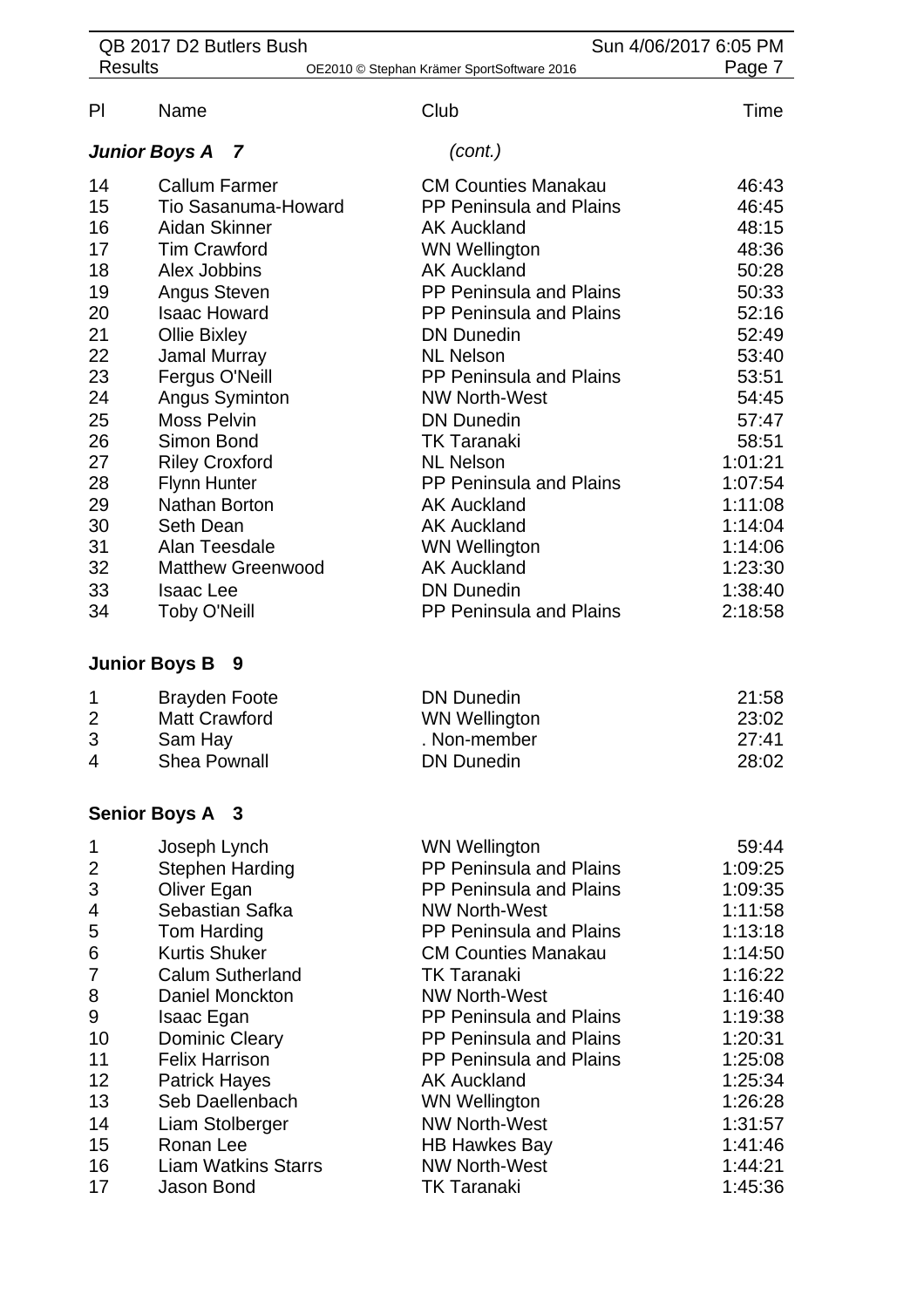| <b>Results</b><br>OE2010 © Stephan Krämer SportSoftware 2016<br>Club<br>PI<br>Name<br>(cont.)<br><b>Senior Boys A 3</b><br>18<br><b>PP Peninsula and Plains</b><br>ayrton shadbolt<br>19<br><b>James McCormack</b><br><b>AK Auckland</b><br>20<br><b>AK Auckland</b><br>Liam Thompson<br>21<br>dougal Shepherd<br>PP Peninsula and Plains<br>22<br>Alex de Beer<br><b>NW North-West</b><br>23<br><b>Tomas Calderon</b><br><b>NW North-West</b><br><b>Euan Pike</b><br><b>NW North-West</b><br>Junior Girls A (8<br><b>AK Auckland</b><br>Lucy Burrell<br>1<br>$\overline{2}$<br><b>Tessa Burns</b><br><b>HB Hawkes Bay</b><br>3<br><b>Olivia Collins</b><br><b>NW North-West</b><br><b>Chelsea Oliver</b><br>4<br><b>AK Auckland</b><br>5<br>Anna Cory-Wright<br><b>AK Auckland</b><br>6<br>Anna Duston<br><b>AK Auckland</b><br>$\overline{7}$<br><b>Sylvie Frater</b><br><b>AK Auckland</b><br>8<br>PP Peninsula and Plains<br>Kaia Joergensen<br>9<br><b>Jessica Sewell</b><br><b>NW North-West</b><br>10<br>PP Peninsula and Plains<br>Alice Egan<br>11<br><b>NW North-West</b><br>49:39<br>Cara Bradding<br>12<br>paulina harrison<br><b>NL Nelson</b><br>49:53<br>13<br><b>Juliet Frater</b><br><b>AK Auckland</b><br>49:54<br>14<br>Johanna Harrison<br><b>NL Nelson</b><br>50:57<br>15<br>51:12<br><b>AK Auckland</b><br><b>Emily Hayes</b><br>51:39<br>16<br><b>NL Nelson</b><br>Olivia Lambert<br>17<br><b>Hannah Stewart</b><br><b>AK Auckland</b><br>52:14<br>18<br><b>AK Auckland</b><br>Theane van Zyl<br>52:47<br>19<br><b>Ellen Currie</b><br><b>GO Garingal</b><br>52:51<br>PP Peninsula and Plains<br>20<br><b>Beth Hunter</b><br>53:46<br>21<br><b>NW North-West</b><br>54:12<br>Katie Ryan<br>22<br>Penelope Salmon<br><b>NW North-West</b><br>55:35<br>23<br><b>AK Auckland</b><br>Peyton Leigh<br>24<br>PP Peninsula and Plains<br><b>Holly Prickett</b><br>56:35<br>25<br><b>AK Auckland</b><br><b>Zara Stewart</b><br>26<br><b>AK Auckland</b><br>Petra Buyck<br>27<br><b>PP Peninsula and Plains</b><br>Daisy York<br>28<br>Rebecca Greenwood<br><b>AK Auckland</b> |    | QB 2017 D2 Butlers Bush |                                | Sun 4/06/2017 6:05 PM |
|----------------------------------------------------------------------------------------------------------------------------------------------------------------------------------------------------------------------------------------------------------------------------------------------------------------------------------------------------------------------------------------------------------------------------------------------------------------------------------------------------------------------------------------------------------------------------------------------------------------------------------------------------------------------------------------------------------------------------------------------------------------------------------------------------------------------------------------------------------------------------------------------------------------------------------------------------------------------------------------------------------------------------------------------------------------------------------------------------------------------------------------------------------------------------------------------------------------------------------------------------------------------------------------------------------------------------------------------------------------------------------------------------------------------------------------------------------------------------------------------------------------------------------------------------------------------------------------------------------------------------------------------------------------------------------------------------------------------------------------------------------------------------------------------------------------------------------------------------------------------------------------------------------------------------------------------------------------------------------------------------------------------------------------------------------------------------------------------|----|-------------------------|--------------------------------|-----------------------|
|                                                                                                                                                                                                                                                                                                                                                                                                                                                                                                                                                                                                                                                                                                                                                                                                                                                                                                                                                                                                                                                                                                                                                                                                                                                                                                                                                                                                                                                                                                                                                                                                                                                                                                                                                                                                                                                                                                                                                                                                                                                                                              |    |                         |                                | Page 8                |
|                                                                                                                                                                                                                                                                                                                                                                                                                                                                                                                                                                                                                                                                                                                                                                                                                                                                                                                                                                                                                                                                                                                                                                                                                                                                                                                                                                                                                                                                                                                                                                                                                                                                                                                                                                                                                                                                                                                                                                                                                                                                                              |    |                         |                                | Time                  |
|                                                                                                                                                                                                                                                                                                                                                                                                                                                                                                                                                                                                                                                                                                                                                                                                                                                                                                                                                                                                                                                                                                                                                                                                                                                                                                                                                                                                                                                                                                                                                                                                                                                                                                                                                                                                                                                                                                                                                                                                                                                                                              |    |                         |                                |                       |
|                                                                                                                                                                                                                                                                                                                                                                                                                                                                                                                                                                                                                                                                                                                                                                                                                                                                                                                                                                                                                                                                                                                                                                                                                                                                                                                                                                                                                                                                                                                                                                                                                                                                                                                                                                                                                                                                                                                                                                                                                                                                                              |    |                         |                                | 1:46:05               |
|                                                                                                                                                                                                                                                                                                                                                                                                                                                                                                                                                                                                                                                                                                                                                                                                                                                                                                                                                                                                                                                                                                                                                                                                                                                                                                                                                                                                                                                                                                                                                                                                                                                                                                                                                                                                                                                                                                                                                                                                                                                                                              |    |                         |                                | 1:46:07               |
|                                                                                                                                                                                                                                                                                                                                                                                                                                                                                                                                                                                                                                                                                                                                                                                                                                                                                                                                                                                                                                                                                                                                                                                                                                                                                                                                                                                                                                                                                                                                                                                                                                                                                                                                                                                                                                                                                                                                                                                                                                                                                              |    |                         |                                | 1:54:42               |
|                                                                                                                                                                                                                                                                                                                                                                                                                                                                                                                                                                                                                                                                                                                                                                                                                                                                                                                                                                                                                                                                                                                                                                                                                                                                                                                                                                                                                                                                                                                                                                                                                                                                                                                                                                                                                                                                                                                                                                                                                                                                                              |    |                         |                                | 1:57:19               |
|                                                                                                                                                                                                                                                                                                                                                                                                                                                                                                                                                                                                                                                                                                                                                                                                                                                                                                                                                                                                                                                                                                                                                                                                                                                                                                                                                                                                                                                                                                                                                                                                                                                                                                                                                                                                                                                                                                                                                                                                                                                                                              |    |                         |                                | 2:12:29               |
|                                                                                                                                                                                                                                                                                                                                                                                                                                                                                                                                                                                                                                                                                                                                                                                                                                                                                                                                                                                                                                                                                                                                                                                                                                                                                                                                                                                                                                                                                                                                                                                                                                                                                                                                                                                                                                                                                                                                                                                                                                                                                              |    |                         |                                | 2:48:42               |
|                                                                                                                                                                                                                                                                                                                                                                                                                                                                                                                                                                                                                                                                                                                                                                                                                                                                                                                                                                                                                                                                                                                                                                                                                                                                                                                                                                                                                                                                                                                                                                                                                                                                                                                                                                                                                                                                                                                                                                                                                                                                                              |    |                         |                                | mp                    |
|                                                                                                                                                                                                                                                                                                                                                                                                                                                                                                                                                                                                                                                                                                                                                                                                                                                                                                                                                                                                                                                                                                                                                                                                                                                                                                                                                                                                                                                                                                                                                                                                                                                                                                                                                                                                                                                                                                                                                                                                                                                                                              |    |                         |                                |                       |
|                                                                                                                                                                                                                                                                                                                                                                                                                                                                                                                                                                                                                                                                                                                                                                                                                                                                                                                                                                                                                                                                                                                                                                                                                                                                                                                                                                                                                                                                                                                                                                                                                                                                                                                                                                                                                                                                                                                                                                                                                                                                                              |    |                         |                                | 36:54                 |
|                                                                                                                                                                                                                                                                                                                                                                                                                                                                                                                                                                                                                                                                                                                                                                                                                                                                                                                                                                                                                                                                                                                                                                                                                                                                                                                                                                                                                                                                                                                                                                                                                                                                                                                                                                                                                                                                                                                                                                                                                                                                                              |    |                         |                                | 37:23                 |
|                                                                                                                                                                                                                                                                                                                                                                                                                                                                                                                                                                                                                                                                                                                                                                                                                                                                                                                                                                                                                                                                                                                                                                                                                                                                                                                                                                                                                                                                                                                                                                                                                                                                                                                                                                                                                                                                                                                                                                                                                                                                                              |    |                         |                                | 39:07                 |
|                                                                                                                                                                                                                                                                                                                                                                                                                                                                                                                                                                                                                                                                                                                                                                                                                                                                                                                                                                                                                                                                                                                                                                                                                                                                                                                                                                                                                                                                                                                                                                                                                                                                                                                                                                                                                                                                                                                                                                                                                                                                                              |    |                         |                                | 40:45                 |
|                                                                                                                                                                                                                                                                                                                                                                                                                                                                                                                                                                                                                                                                                                                                                                                                                                                                                                                                                                                                                                                                                                                                                                                                                                                                                                                                                                                                                                                                                                                                                                                                                                                                                                                                                                                                                                                                                                                                                                                                                                                                                              |    |                         |                                | 41:05                 |
|                                                                                                                                                                                                                                                                                                                                                                                                                                                                                                                                                                                                                                                                                                                                                                                                                                                                                                                                                                                                                                                                                                                                                                                                                                                                                                                                                                                                                                                                                                                                                                                                                                                                                                                                                                                                                                                                                                                                                                                                                                                                                              |    |                         |                                | 41:10                 |
|                                                                                                                                                                                                                                                                                                                                                                                                                                                                                                                                                                                                                                                                                                                                                                                                                                                                                                                                                                                                                                                                                                                                                                                                                                                                                                                                                                                                                                                                                                                                                                                                                                                                                                                                                                                                                                                                                                                                                                                                                                                                                              |    |                         |                                | 41:23                 |
|                                                                                                                                                                                                                                                                                                                                                                                                                                                                                                                                                                                                                                                                                                                                                                                                                                                                                                                                                                                                                                                                                                                                                                                                                                                                                                                                                                                                                                                                                                                                                                                                                                                                                                                                                                                                                                                                                                                                                                                                                                                                                              |    |                         |                                | 42:30                 |
|                                                                                                                                                                                                                                                                                                                                                                                                                                                                                                                                                                                                                                                                                                                                                                                                                                                                                                                                                                                                                                                                                                                                                                                                                                                                                                                                                                                                                                                                                                                                                                                                                                                                                                                                                                                                                                                                                                                                                                                                                                                                                              |    |                         |                                | 45:12                 |
|                                                                                                                                                                                                                                                                                                                                                                                                                                                                                                                                                                                                                                                                                                                                                                                                                                                                                                                                                                                                                                                                                                                                                                                                                                                                                                                                                                                                                                                                                                                                                                                                                                                                                                                                                                                                                                                                                                                                                                                                                                                                                              |    |                         |                                | 46:01                 |
|                                                                                                                                                                                                                                                                                                                                                                                                                                                                                                                                                                                                                                                                                                                                                                                                                                                                                                                                                                                                                                                                                                                                                                                                                                                                                                                                                                                                                                                                                                                                                                                                                                                                                                                                                                                                                                                                                                                                                                                                                                                                                              |    |                         |                                |                       |
|                                                                                                                                                                                                                                                                                                                                                                                                                                                                                                                                                                                                                                                                                                                                                                                                                                                                                                                                                                                                                                                                                                                                                                                                                                                                                                                                                                                                                                                                                                                                                                                                                                                                                                                                                                                                                                                                                                                                                                                                                                                                                              |    |                         |                                |                       |
|                                                                                                                                                                                                                                                                                                                                                                                                                                                                                                                                                                                                                                                                                                                                                                                                                                                                                                                                                                                                                                                                                                                                                                                                                                                                                                                                                                                                                                                                                                                                                                                                                                                                                                                                                                                                                                                                                                                                                                                                                                                                                              |    |                         |                                |                       |
|                                                                                                                                                                                                                                                                                                                                                                                                                                                                                                                                                                                                                                                                                                                                                                                                                                                                                                                                                                                                                                                                                                                                                                                                                                                                                                                                                                                                                                                                                                                                                                                                                                                                                                                                                                                                                                                                                                                                                                                                                                                                                              |    |                         |                                |                       |
|                                                                                                                                                                                                                                                                                                                                                                                                                                                                                                                                                                                                                                                                                                                                                                                                                                                                                                                                                                                                                                                                                                                                                                                                                                                                                                                                                                                                                                                                                                                                                                                                                                                                                                                                                                                                                                                                                                                                                                                                                                                                                              |    |                         |                                |                       |
|                                                                                                                                                                                                                                                                                                                                                                                                                                                                                                                                                                                                                                                                                                                                                                                                                                                                                                                                                                                                                                                                                                                                                                                                                                                                                                                                                                                                                                                                                                                                                                                                                                                                                                                                                                                                                                                                                                                                                                                                                                                                                              |    |                         |                                |                       |
|                                                                                                                                                                                                                                                                                                                                                                                                                                                                                                                                                                                                                                                                                                                                                                                                                                                                                                                                                                                                                                                                                                                                                                                                                                                                                                                                                                                                                                                                                                                                                                                                                                                                                                                                                                                                                                                                                                                                                                                                                                                                                              |    |                         |                                |                       |
|                                                                                                                                                                                                                                                                                                                                                                                                                                                                                                                                                                                                                                                                                                                                                                                                                                                                                                                                                                                                                                                                                                                                                                                                                                                                                                                                                                                                                                                                                                                                                                                                                                                                                                                                                                                                                                                                                                                                                                                                                                                                                              |    |                         |                                |                       |
|                                                                                                                                                                                                                                                                                                                                                                                                                                                                                                                                                                                                                                                                                                                                                                                                                                                                                                                                                                                                                                                                                                                                                                                                                                                                                                                                                                                                                                                                                                                                                                                                                                                                                                                                                                                                                                                                                                                                                                                                                                                                                              |    |                         |                                |                       |
|                                                                                                                                                                                                                                                                                                                                                                                                                                                                                                                                                                                                                                                                                                                                                                                                                                                                                                                                                                                                                                                                                                                                                                                                                                                                                                                                                                                                                                                                                                                                                                                                                                                                                                                                                                                                                                                                                                                                                                                                                                                                                              |    |                         |                                |                       |
|                                                                                                                                                                                                                                                                                                                                                                                                                                                                                                                                                                                                                                                                                                                                                                                                                                                                                                                                                                                                                                                                                                                                                                                                                                                                                                                                                                                                                                                                                                                                                                                                                                                                                                                                                                                                                                                                                                                                                                                                                                                                                              |    |                         |                                |                       |
|                                                                                                                                                                                                                                                                                                                                                                                                                                                                                                                                                                                                                                                                                                                                                                                                                                                                                                                                                                                                                                                                                                                                                                                                                                                                                                                                                                                                                                                                                                                                                                                                                                                                                                                                                                                                                                                                                                                                                                                                                                                                                              |    |                         |                                | 56:13                 |
|                                                                                                                                                                                                                                                                                                                                                                                                                                                                                                                                                                                                                                                                                                                                                                                                                                                                                                                                                                                                                                                                                                                                                                                                                                                                                                                                                                                                                                                                                                                                                                                                                                                                                                                                                                                                                                                                                                                                                                                                                                                                                              |    |                         |                                |                       |
|                                                                                                                                                                                                                                                                                                                                                                                                                                                                                                                                                                                                                                                                                                                                                                                                                                                                                                                                                                                                                                                                                                                                                                                                                                                                                                                                                                                                                                                                                                                                                                                                                                                                                                                                                                                                                                                                                                                                                                                                                                                                                              |    |                         |                                | 57:39                 |
|                                                                                                                                                                                                                                                                                                                                                                                                                                                                                                                                                                                                                                                                                                                                                                                                                                                                                                                                                                                                                                                                                                                                                                                                                                                                                                                                                                                                                                                                                                                                                                                                                                                                                                                                                                                                                                                                                                                                                                                                                                                                                              |    |                         |                                | 58:21                 |
|                                                                                                                                                                                                                                                                                                                                                                                                                                                                                                                                                                                                                                                                                                                                                                                                                                                                                                                                                                                                                                                                                                                                                                                                                                                                                                                                                                                                                                                                                                                                                                                                                                                                                                                                                                                                                                                                                                                                                                                                                                                                                              |    |                         |                                | 58:25                 |
|                                                                                                                                                                                                                                                                                                                                                                                                                                                                                                                                                                                                                                                                                                                                                                                                                                                                                                                                                                                                                                                                                                                                                                                                                                                                                                                                                                                                                                                                                                                                                                                                                                                                                                                                                                                                                                                                                                                                                                                                                                                                                              |    |                         |                                | 1:00:02               |
|                                                                                                                                                                                                                                                                                                                                                                                                                                                                                                                                                                                                                                                                                                                                                                                                                                                                                                                                                                                                                                                                                                                                                                                                                                                                                                                                                                                                                                                                                                                                                                                                                                                                                                                                                                                                                                                                                                                                                                                                                                                                                              | 29 | Rose Zinzan             | <b>PP Peninsula and Plains</b> | 1:02:02               |
| 30<br>Sophia Wood<br><b>AK Auckland</b>                                                                                                                                                                                                                                                                                                                                                                                                                                                                                                                                                                                                                                                                                                                                                                                                                                                                                                                                                                                                                                                                                                                                                                                                                                                                                                                                                                                                                                                                                                                                                                                                                                                                                                                                                                                                                                                                                                                                                                                                                                                      |    |                         |                                | 1:03:03               |
| 31<br><b>DN Dunedin</b><br>Samantha Bixley                                                                                                                                                                                                                                                                                                                                                                                                                                                                                                                                                                                                                                                                                                                                                                                                                                                                                                                                                                                                                                                                                                                                                                                                                                                                                                                                                                                                                                                                                                                                                                                                                                                                                                                                                                                                                                                                                                                                                                                                                                                   |    |                         |                                | 1:04:14               |
| 32<br>Peyton Morete<br><b>RK Red Kiwis</b>                                                                                                                                                                                                                                                                                                                                                                                                                                                                                                                                                                                                                                                                                                                                                                                                                                                                                                                                                                                                                                                                                                                                                                                                                                                                                                                                                                                                                                                                                                                                                                                                                                                                                                                                                                                                                                                                                                                                                                                                                                                   |    |                         |                                | 1:08:55               |
| 33<br>Megan Jorgensen<br>PP Peninsula and Plains                                                                                                                                                                                                                                                                                                                                                                                                                                                                                                                                                                                                                                                                                                                                                                                                                                                                                                                                                                                                                                                                                                                                                                                                                                                                                                                                                                                                                                                                                                                                                                                                                                                                                                                                                                                                                                                                                                                                                                                                                                             |    |                         |                                | 1:37:46               |